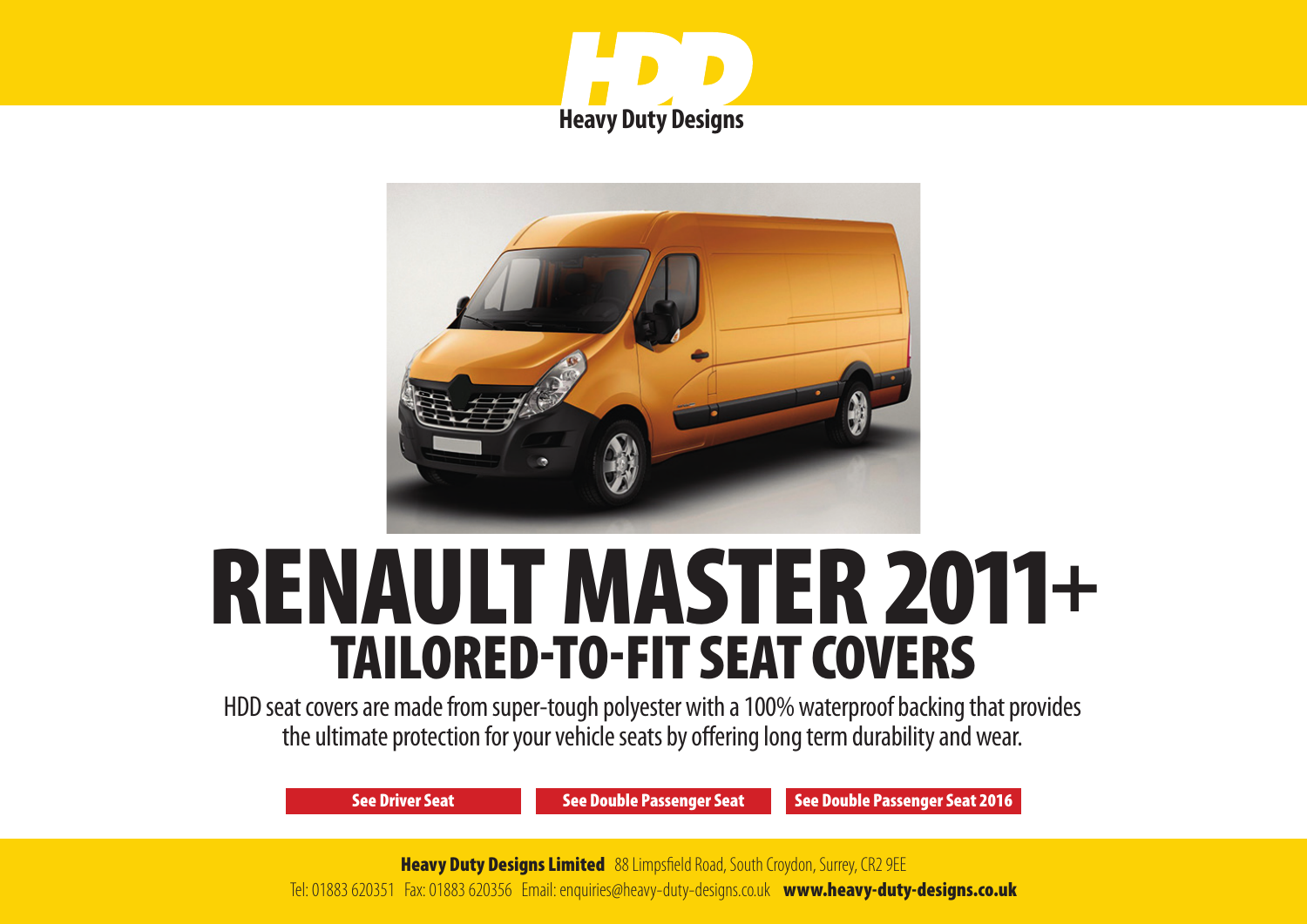

# <span id="page-1-0"></span>DRIVER SEAT COVER RENAULT MASTER 2011+

#### Designed to Last:

n 100% waterproof

 Tailored to fit the driver seat with separate head and arm rest

> **BLACK** RMDRIK-421

**GREY** RMDGRY-42

- **n** Proven for use in harsh environments
- $\blacksquare$  Keeps your seats looking like new
- **n** Parachute thread for added long term strength
- $\blacksquare$  Made from tough, hard wearing polyester with waterproof PVC backing
- **n** Protects your investment 'the residual value of your vehicle'
- $\blacksquare$  Reduces wear and tear to the original seat fabric

#### Protects against and resistant to:

- **n** Mud, water & slurry **n** Grease, oil & dust **n** Building debris
- **n** Oil & paint **n** Food & drink **n** Travel sickness

#### Ideal for:

- **n** Fleet Owners and Operators **n** Maintenance Engineers working in harsh environments
- n Builders & Carpenters **n** Plant operators **n** Farm workers

[See Double Passenger Seat](#page-2-0) [See Double Passenger Seat 2016](#page-3-0)

**Heavy Duty Designs Limited** 88 Limpsfield Road, South Croydon, Surrey, CR2 9EE Tel: 01883 620351 Fax: 01883 620356 Email: enquiries@heavy-duty-designs.co.uk www.heavy-duty-designs.co.uk

HDD **HEAVY DUTY WATERPROOF FABRIC** VEHICLI **COVER** RENAULT MASTER 2011+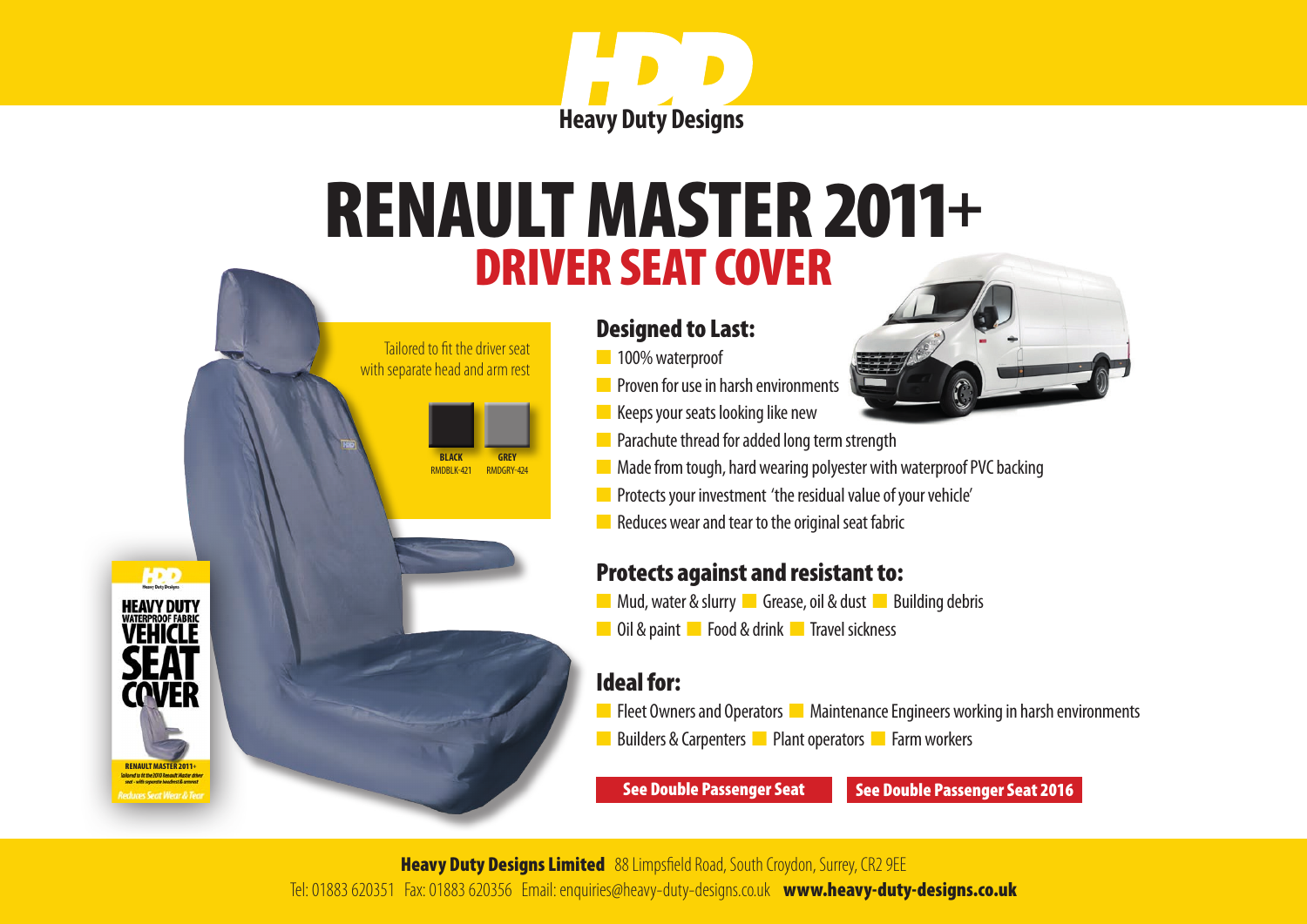

## DOUBLE PASSENGER SEAT COVER RENAULT MASTER 2011+

<span id="page-2-0"></span>Designed to allow access to folding desk. Covers head rests and accepts 3 point seat



#### Designed to Last:

- n 100% waterproof
- **n** Proven for use in harsh environments
- $\blacksquare$  Keeps your seats looking like new
- $\blacksquare$  Parachute thread for added long term strength
- **n** Protects your investment 'the residual value of your vehicle'
- $\blacksquare$  Made from tough, hard wearing polyester with waterproof PVC backing
- $\blacksquare$  Reduces wear and tear to the original seat fabric

#### Protects against and resistant to:

- **n** Mud, water & slurry **n** Grease, oil & dust **n** Building debris
- **n** Oil & paint **n** Food & drink **n** Travel sickness

#### Ideal for:

- **n** Fleet Owners and Operators **n** Maintenance Engineers working in harsh environments
- **n** Builders & Carpenters **n** Plant operators **n** Farm workers

[See Driver Seat](#page-1-0) [See Double Passenger Seat 2016](#page-3-0)

**Heavy Duty Designs Limited** 88 Limpsfield Road, South Croydon, Surrey, CR2 9EE Tel: 01883 620351 Fax: 01883 620356 Email: enquiries@heavy-duty-designs.co.uk www.heavy-duty-designs.co.uk